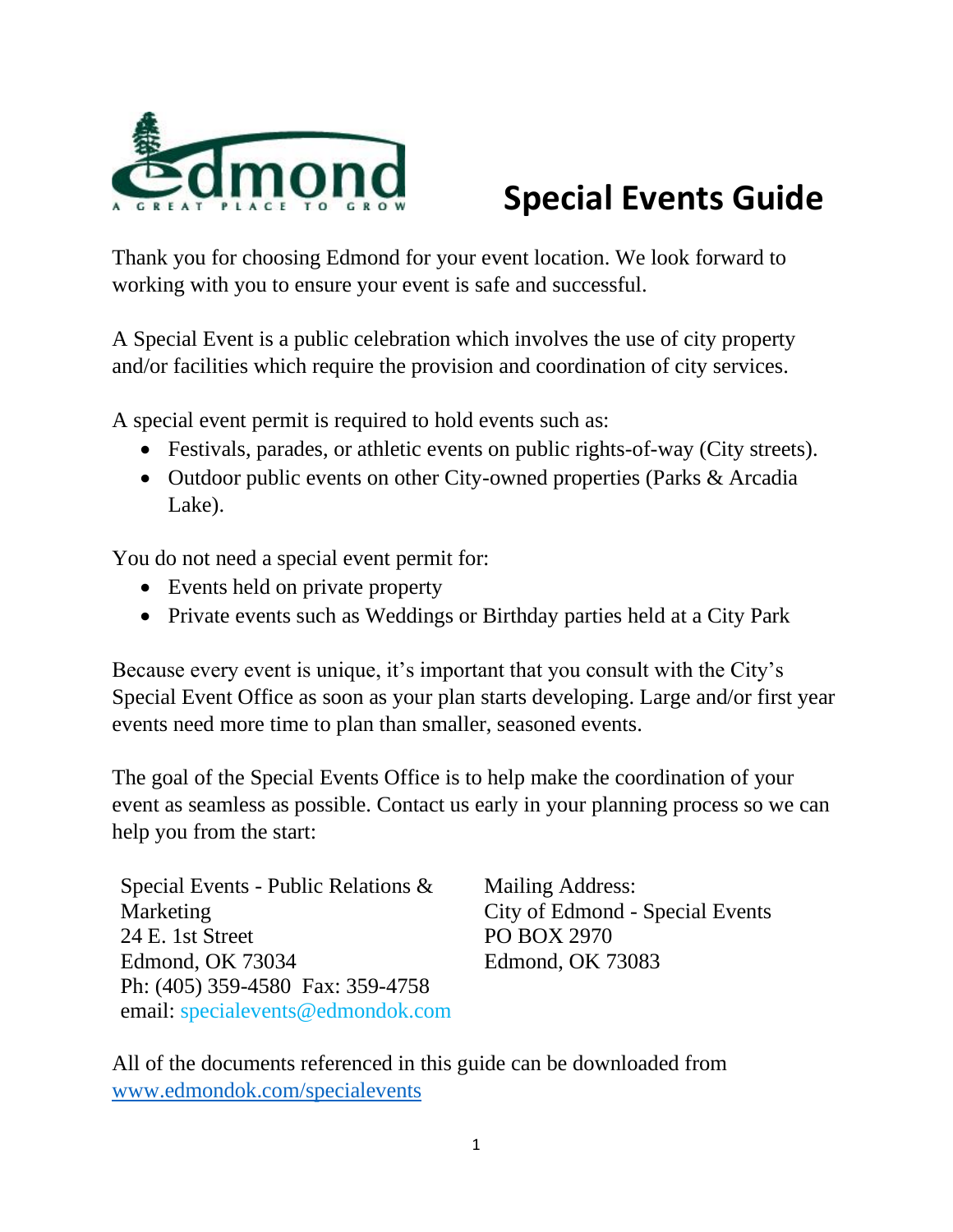#### **THE SPECIAL EVENT PROCESS**

- 1. Consult with the Special Event Office
	- Start with type of event, date, location, & time.
- 2. Submit application and preliminary site plans and/or map to Special Events **Office**

Once you know the major details of your event (at least 60 days before) submit your application.

3. Approval from the Special Event Committee

A Special Event meeting is held on the third Wednesday of each month unless posted otherwise

4. Insurance & Payment is due 30 days before your event See page 4 for Insurance guidelines

# **SPECIAL EVENT COMMITTEE MEETINGS**

All applications must be reviewed by a group of members assembled from different City departments called the Special Events Committee. Unless otherwise posted meetings are held on the third Wednesday of every month at 11:00am at the Multi Activity Center in Mitch Park; 2733 Marilyn Williams Dr..

Coordinators organizing events are required to present their applications at a Special Event Committee meeting at least 2 months before their event date.

Applications must be turned into the Special Event Office 1 week prior to the meeting date to be added to that month's meeting agenda. If an event is not added on the Agenda before that time it cannot be voted on by the committee.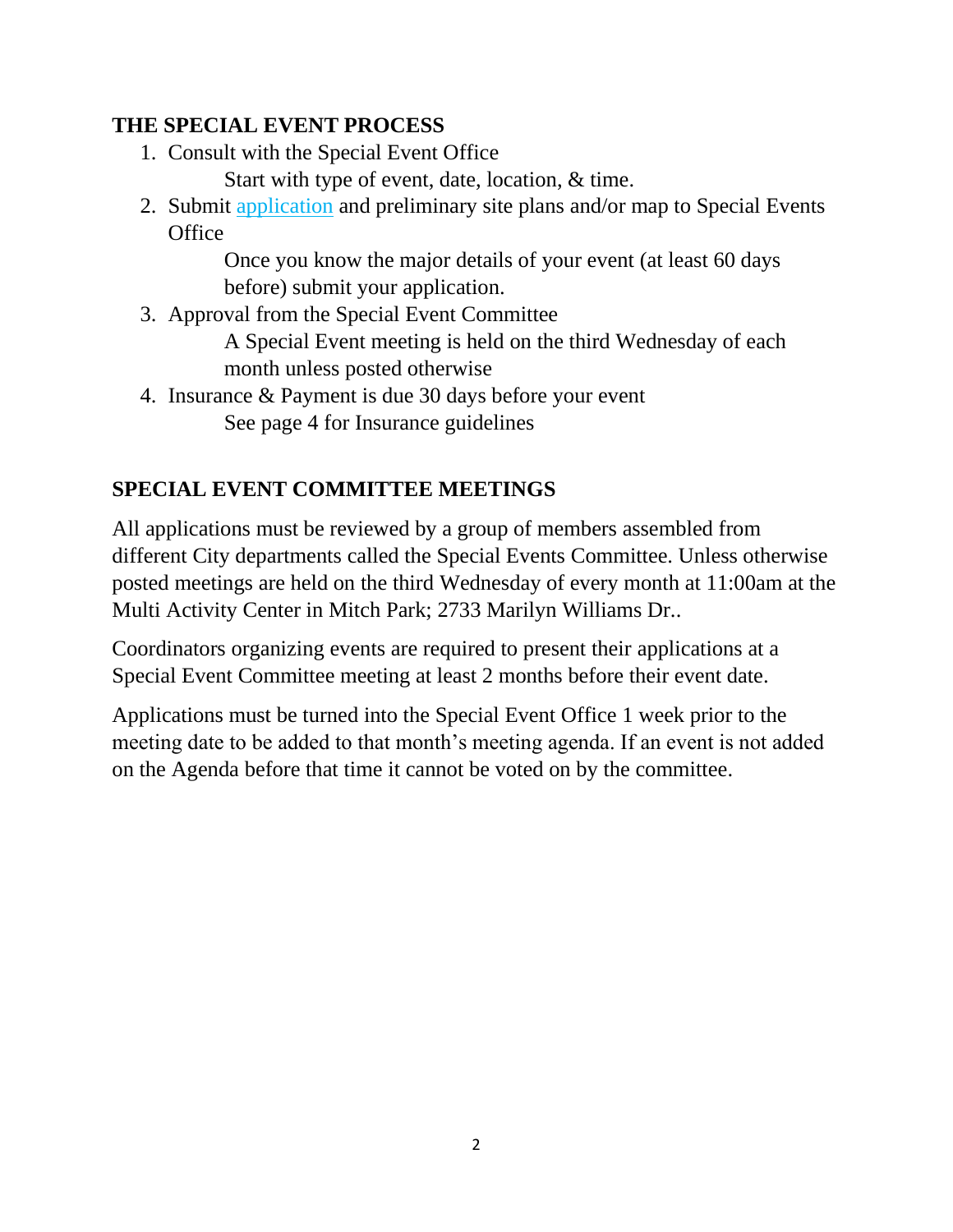#### **GENERAL RULES**

- Once an event is approved by the committee, the organizing group will be unable to make changes unless the committee is notified in time to call a special meeting.
- To cancel city services, please notify the special events office 72 hours prior to event; Monday - Thursday between 7:30 am to 5:30 pm and Friday 7:30am – 11:30am at 359-4580.
- Events are approved on a first-come, first-served basis. However, if a scheduling conflict occurs, previously-permitted annual events may be given preference.
- Due to limited number of traffic control devices and personnel, multiple special events may not be held on the same day requiring such assistance.
- A Special Event Permit can be approved for a recurring event on multiple dates in the same year if no changes are made to the site plan/application.
- No advertising of an event is allowed until the event is approved.
- Under NO circumstances will paint, spray chalk or any other substance that will remain visible for more than 48 hours, be applied to the street or any part of the right of way or public property. Any application of these markings will result in an immediate termination of your permit.
- No fees may be charged for parking on City property or parks
- No entrance fees may be charged on City rights-of-way (City streets, sidewalks, alleys or easements)
- The City of Edmond does not issue Noise permits. You may use amplified sound if approved by the committee but must adhere to the quiet hours of 10pm – 8am.
- No Balloon Releases or Sky Lantern's will be allowed as part of a Special Event
- All permits are considered revocable. Your permit may be revoked if any of the following issues are identified by City Staff: fraud, misrepresentation, imminent threat to public health, safety and/or welfare.
- Failure to abide by the guidelines and the requirements of the Special Event Committee is cause for revocation of your permit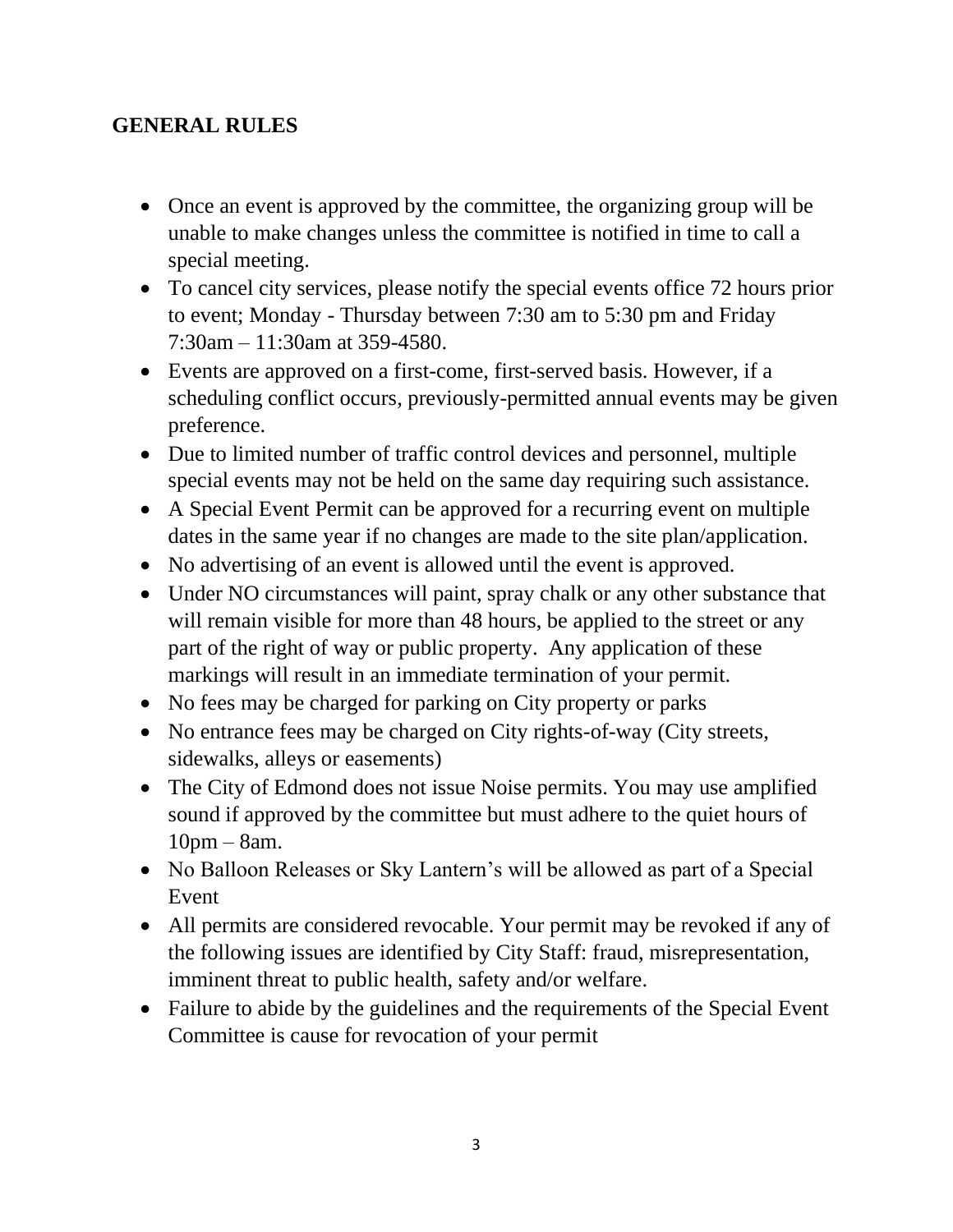# **INSURANCE REQUIREMENTS**

A certificate of Liability Insurance is required for all events. Proof of Insurance must be provided 30 days before your event.

• The form must state that the City of Edmond is the additional insured party with the following address:

City of Edmond PO BOX 2970 Edmond, OK 73083

- Certificate of Insurance has a required minimum of \$1 million coverage. The amount of Insurance must be equal with the Oklahoma Tort Liability Act: \$25,000 property damage, \$175,000 personal injury, \$1,000,000 liability.
- All aspects of your event must be covered.
	- o If you are having an inflatable that must be covered.

You may be required to submit your insurance policy in full or submit a list of exclusions to your policy. Some events may need extra coverage and will be considered on a case by case basis.

#### **STREET CLOSURES**

Streets are not allowed to be closed without official approval from the Special Events Committee and/or the City Manager's Office. Street Closures are considered on a case by case basis. A Special Event permit that includes Street Closures will be charged a permit fee of \$300. Barricades are provided and set by the City of Edmond Traffic Division and are included as part of your permit fee.

Applicants must provide a map of proposed street closures to the Special Events Office at least 2 weeks prior to the Special Events Committee meeting. The map provided will be reviewed by the Edmond Police Department prior to final approval by the Special Events Committee.

- Barricades must be set and removed by authorized personnel only.
- Coordinators may be asked by the Committee to assign volunteers to be stationed at barricades to ensure they are not moved or tampered with.
- Coordinators may be asked to obtain approval from adjoining property owners or give advance notice of the closure.
- No parking is allowed in front of/or near barricades.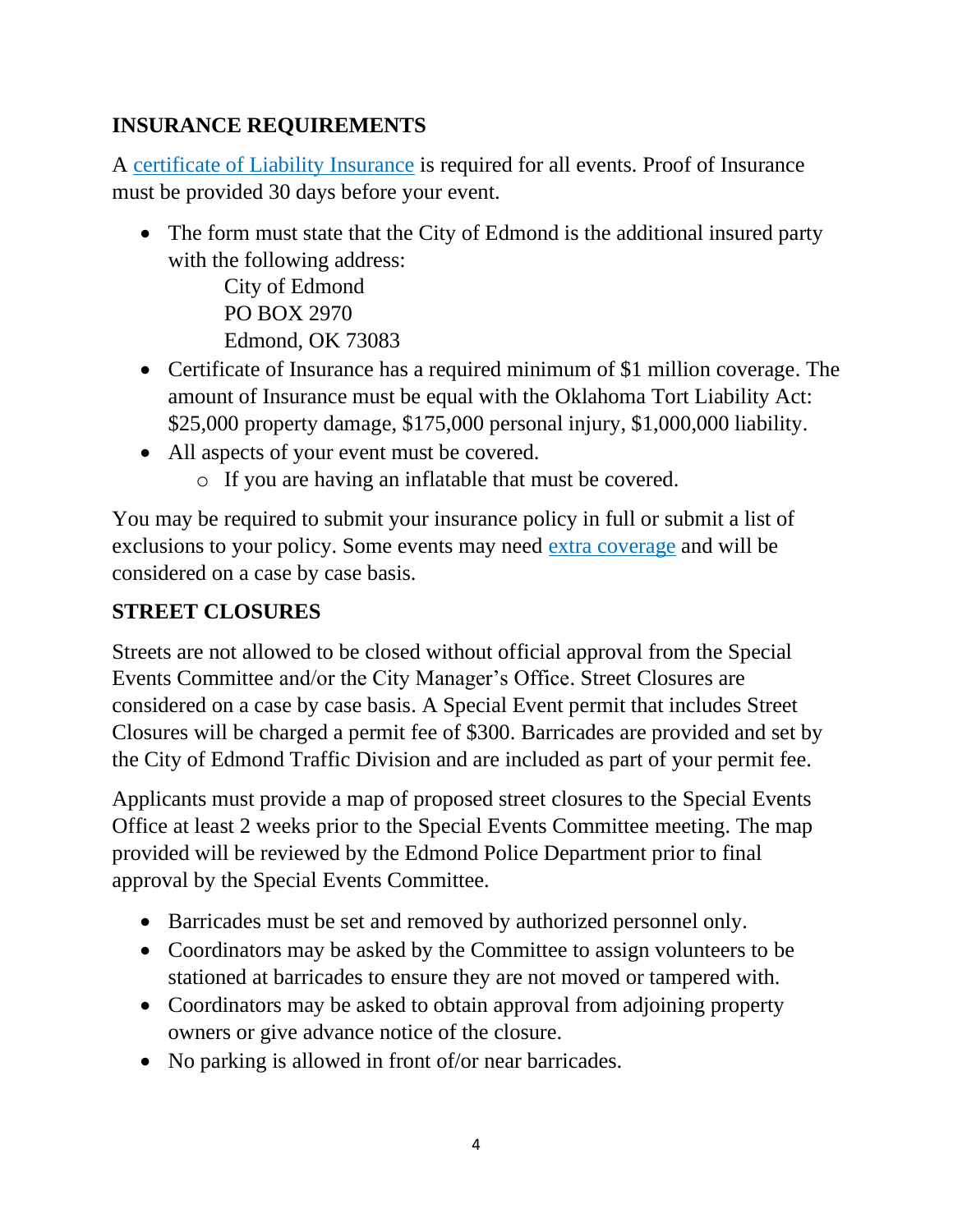## **OPEN ROAD POLICY AND TRAFFIC CONTROL REQUIREMENTS**

Streets are not allowed to be used for events such as bicycle rides, runs, or walks without official approval from the Special Events Committee and/or the City Manager's Office. Special Event permit that includes Street Events will be charged a permit fee of \$300, unless a street closure fee has already been applied.

Applicants must provide a map of proposed street route to the Special Events Office to be submitted for review least 2 weeks prior to the Special Events Committee meeting. The map provided will be reviewed by the Edmond Police Department prior to final approval by the Special Events Committee. Edmond PD will also determine how many officers are required in order for the route to be approved.

- One or more police officers will need to be hired at the expense of the applicant to control each intersection.
- Police are the ONLY authorized personnel who can direct traffic.
- One (1) and/or Two (2) lanes roads will be considered on a case by case basis. It is recommended that two (2) lane roads are only used briefly to leave a property before entering a four (4) lane road.
- It is strongly recommended that organizing groups require participants to wear appropriate safety equipment such as, but not limited to, helmets.
- Saturday morning start time will be no later than 8:00am.

# **POLICE SUPPORT**

The Edmond Police Department (EPD) should be hired for safety and security at public events. If you plan to use another agency for your event (Oklahoma County Sheriff or OHP only), the names and direct contact information for hired officers needs to be provided no less than 10 days before event.

If your event includes a barricaded or traffic-controlled route, it is recommended that you provide a contact person (course director). This person would serve as the main point of contact for route safety, barricades, intersection control, and volunteer- related issues. The course director will need to be available for the entirety of the event including set-up and tear-down. Edmond Police officers can be contracted through the Special Events Office.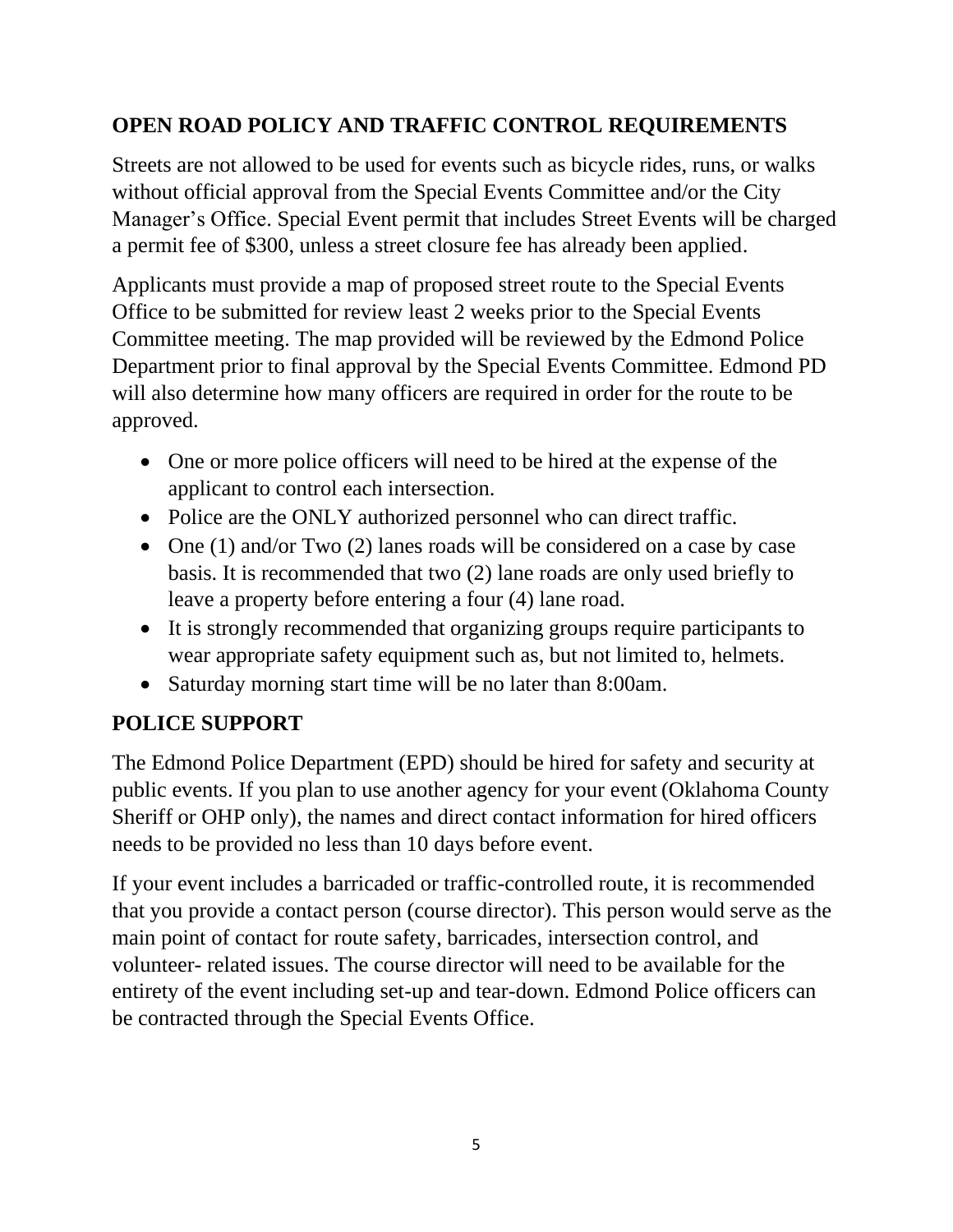### **FIRE SUPPORT**

The Edmond Fire Department

- All areas including decorations are subject to inspection.
- All outdoor fires must be approved and permitted.
- A Fire Extinguisher size  $1A 10$ , B, C must be provided at any on-site cooking.

Fire lane parking Ordinance No.3052 – Fire apparatus access roads shall have an unobstructed width of not less than 20 feet.

Edmond Fire prevention can be contacted at (405) 216-7303

# **STAGES & TENTS**

Outdoor structures such as tents and stages must be inspected before they can be used if they are…

- Tents or canopies larger than 225 square feet (15x15)
- Stages that measure 30 inches high off the ground and/or includes an overhead structure (lighting included)
- Temporary structures

A permit fee and inspection may be necessary, call Building Services, (405) 359-4780

Tents:

- No open flames or cooking is allowed under tents.
- No stakes shall be driven into the ground without permission. Utility lines will first have to be marked and observed. No stakes shall ever be driven into pavement.

# **ELECTRICAL**

Additional electrical services other than what is provided at City site may require fees and services from the City's Electric Utility. These requests must be made no later than 10 working days prior to day of event. Any electrical expenses not covered by the permit fee will be done on a time and material basis.

Generators are not provided or rented from the City's Electric Utility.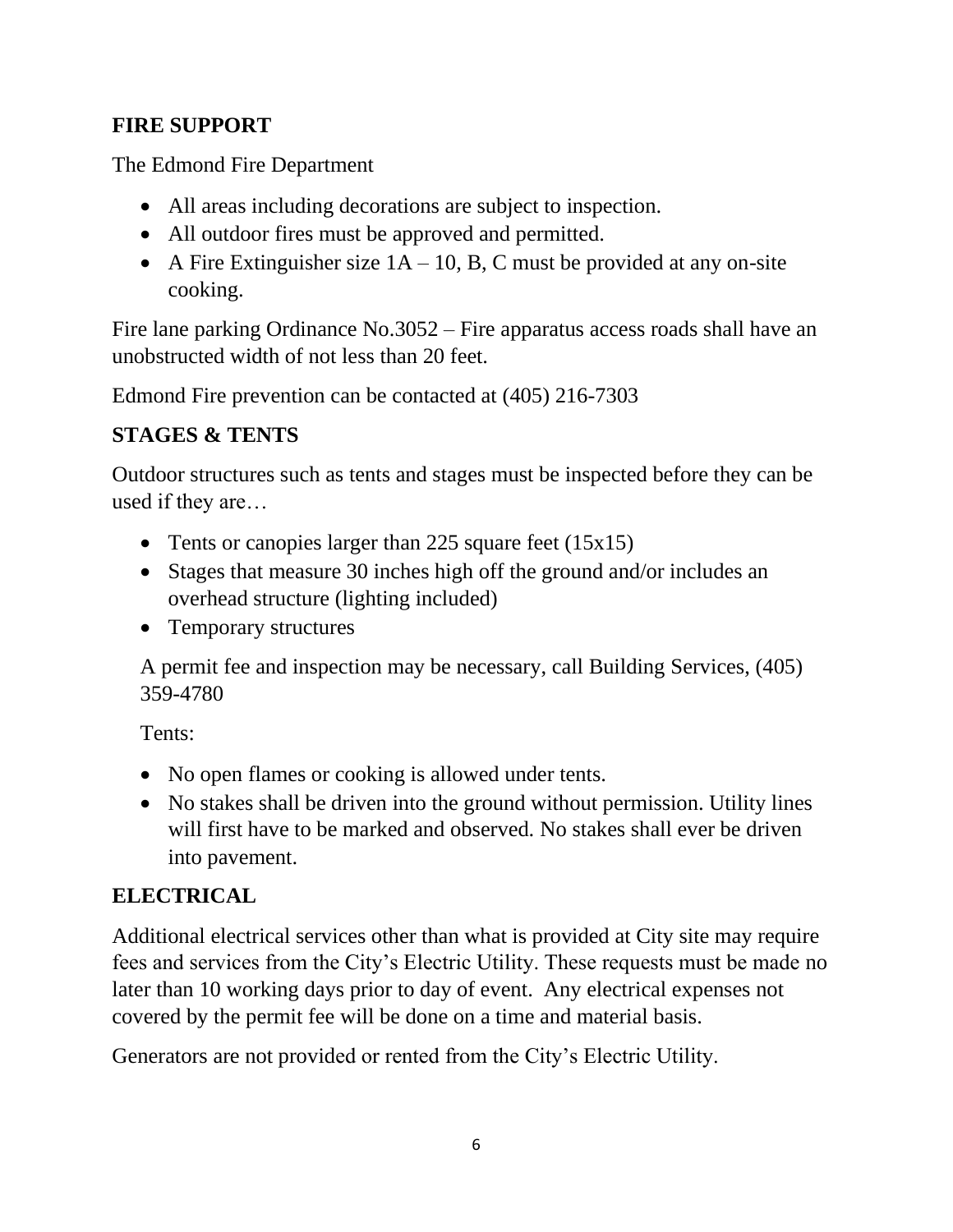All electrical hook-ups must comply with the national, state, and local electrical codes.

Edmond Electric: (405) 216-7729

# **SANITATION**

The number of **restrooms** required will be determined using the rule that one portable toilet or restroom facility should be provided for every 500 participants. It is required that at least 10 percent of the facilities provided be ADA accessible.

The number of **trashcans** depends on the type of event. Some major events will be required to contract for trash removal. For smaller events trashcans and/or dumpsters will be provided by the City of Edmond and are included in your permit fee. All litter must be secured in a container or dumpster. Failure to clean up after your event may cause you to forfeit part and/or all of your damage deposit.

If your event includes **animals/horses** you will be responsible for cleaning up after them.

### **EMERGENCY PLANS**

In cases of severe weather or other concerns that could pose a potential threat to your event, Emergency Management and/or EPD will be in communication with the event coordinator and/or the special events office. A threat to public safety is cause for revocation of a permit. This means your event can be canceled upon guidance from Emergency Management and/or EPD.

Other areas to consider having a plan for are medical emergencies, lost and found (including lost child), crowd control, accident, loss of utilities, etc.

We encourage all event planners to notify EMSA (405) 297-7110.

### **SITE PLANS**

Some Larger events may be asked to submit a map showing locations of all their amenity's and vendors. This would include placement of sanitation services, barricades, volunteers/police, vendors, activities (inflatables, rides) and structures (tents and stages).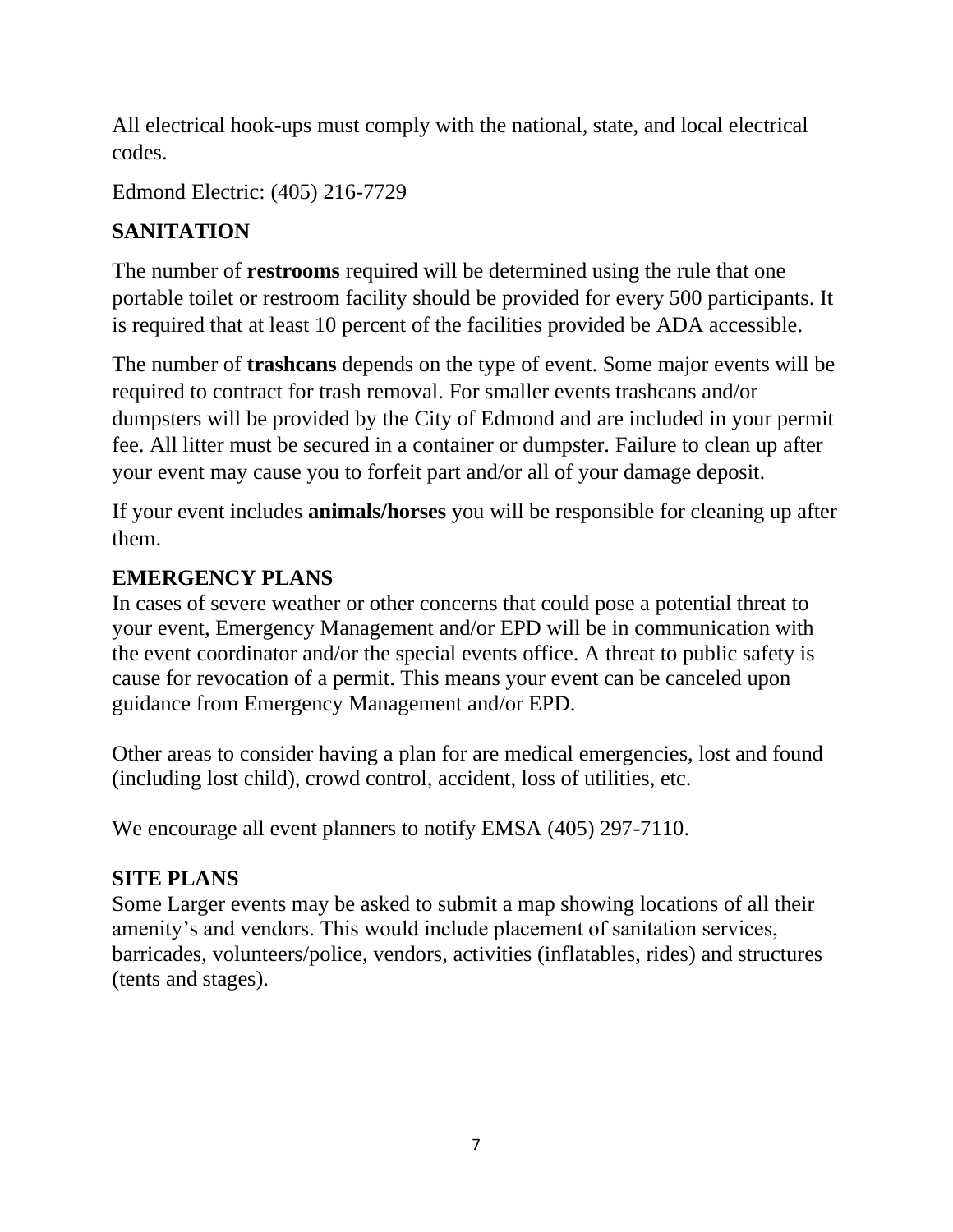## **FOOD & ALCOHOL**

No glass allowed

## **Rules of operating a Food Truck within the City of Edmond**

# **FOOD**

Food vendors include food trucks-trailers, stands, tents, canned and/or packaged foods, etc. Special Event Food Licenses allow these vendors to sell prepared foods at an event for up to 14 days. For your vendors to be issued Special Event Food Licenses, the following is needed:

- A list of all food vendors submitted with your application
- A final list of vendors provided no later than 15 days prior to your event
- Pre-payment of the State licenses with Oklahoma City County Health Department (OCCHD, 405-425-4327)
- Early setup by each food vendor to allow time for an on-site, day-of-event inspection by OCCHD.
- State licenses kept on-site and available for review by OCCHD.

REMINDER: Use of open flame for cooking requires that you contact the Edmond Fire Prevention (405-216-7303), this includes propane systems on food truckstrailers.

# **ALCOHOL**

The serving of alcohol on public property must be approved by the Special Events Committee and in compliance with Oklahoma County Health Department regulations and Oklahoma State Law.

Notice: Events that elect to serve Alcohol must absorb the expense of a law enforcement officer on site during festival hours. The officer must be in uniform and either an Edmond Police Officer or Oklahoma County Deputy. **No exceptions allowed.**

• To sell or offer alcohol at your event, vendors must obtain an Event Alcohol License from the Alcoholic Beverage Laws Enforcement Commission (ABLE). To get an Event Alcohol License you will need the following: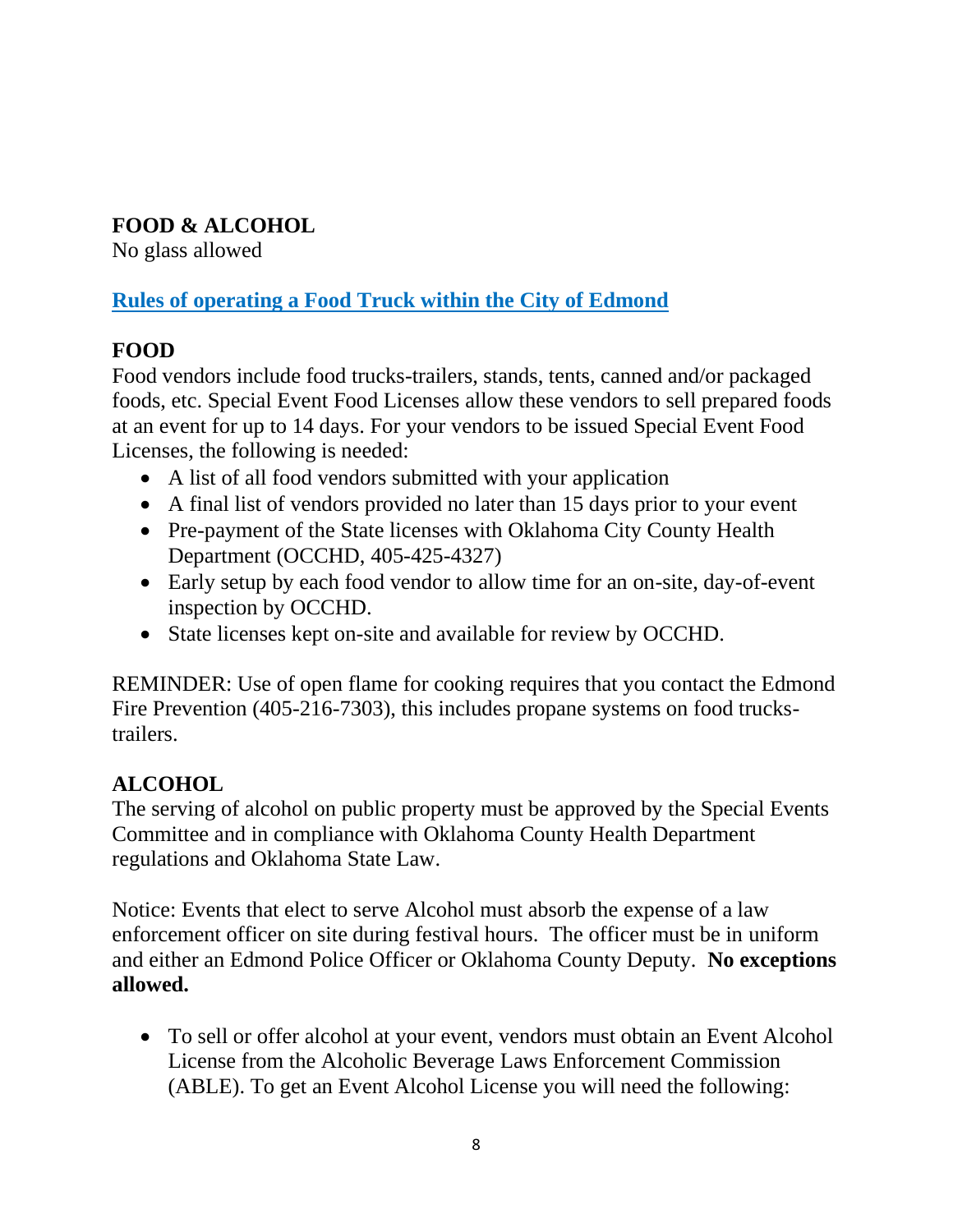- 60 days prior to your event, you must apply for your Event Alcohol License with ABLE.

• You must have your Event Alcohol Licenses posted where alcohol will be sold to your event participants.

Alcoholic Beverage Laws Enforcement Commission (ABLE) ABLE, 3812 N. Santa Fe Suite 200, OKC, OK 73118 (405) 521-3484 or Toll Free 1-866-894-3517 [www.ok.gov/able/Business\\_Application\\_Forms](file://///coent.edmondok.com/ADS/Sarah/Special%20Events/01_Special%20Event%20Packet/Forms%20&%20Guidelines/Guidelines/www.ok.gov/able/Business_Application_Forms) 

### **VENDOR SALES**

When including vendors at your event you are required to notify the Oklahoma Tax Commission. (405) 522-4324

- Contact the Oklahoma Tax Commission to obtain a Special Event Promoter/Organizer Business Application (\$50).
- The application and fee are due no less than 20 days prior to your event.
- You will receive sales tax report forms with your permit number and you will need to distribute these to vendors at your event.
- After the event, collect all of the forms and return them to the Oklahoma Tax Commission and send a copy to the Special Events Office.

# **PARADE GUIDELINES**

#### **ASSEMBLY PERMIT (FIRST AMENDMENT)**

The purpose of requiring a permit for any assembly occurring on public property is to ensure that public safety and order is maintained when large groups of individuals congregate together.

A permit is needed if:

- If the assembly consists of 25 or more people
- The assembly will impede or obstruct normal vehicle traffic or pedestrian use of any street or sidewalk.
- Any event requiring the full closure of any public right-of-way shall also obtain a Street Closure permit of \$300.